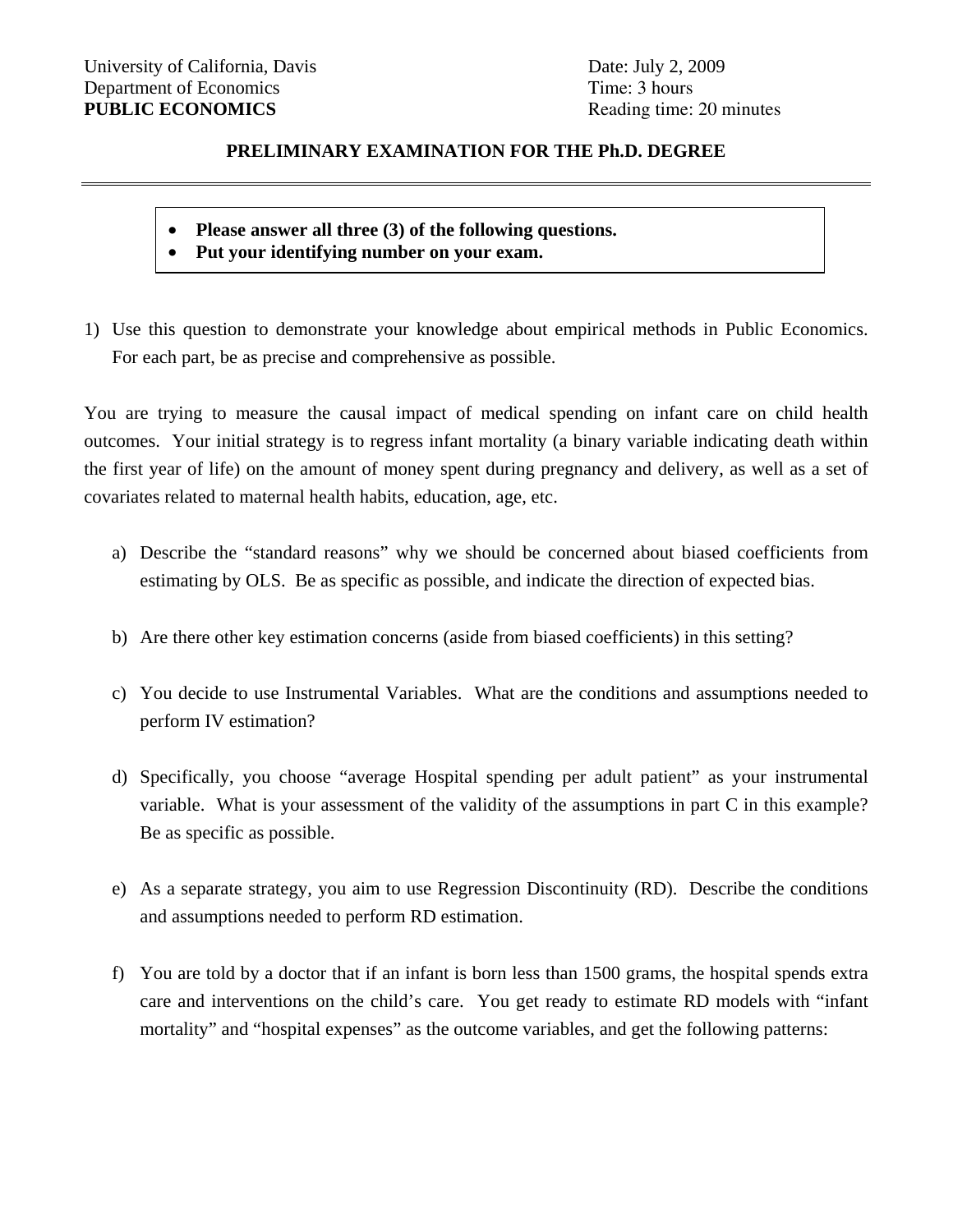



What is your assessment of the validity of the RD assumptions in part (e) in this example? Be as specific as possible.

- g) How, specifically, would you implement RD estimation for this setting? Write out the econometric model you would use, letting us know how you would get your estimates of the impact.
- h) What sort of robustness/specification checks should you perform to assess the validity of this RD design?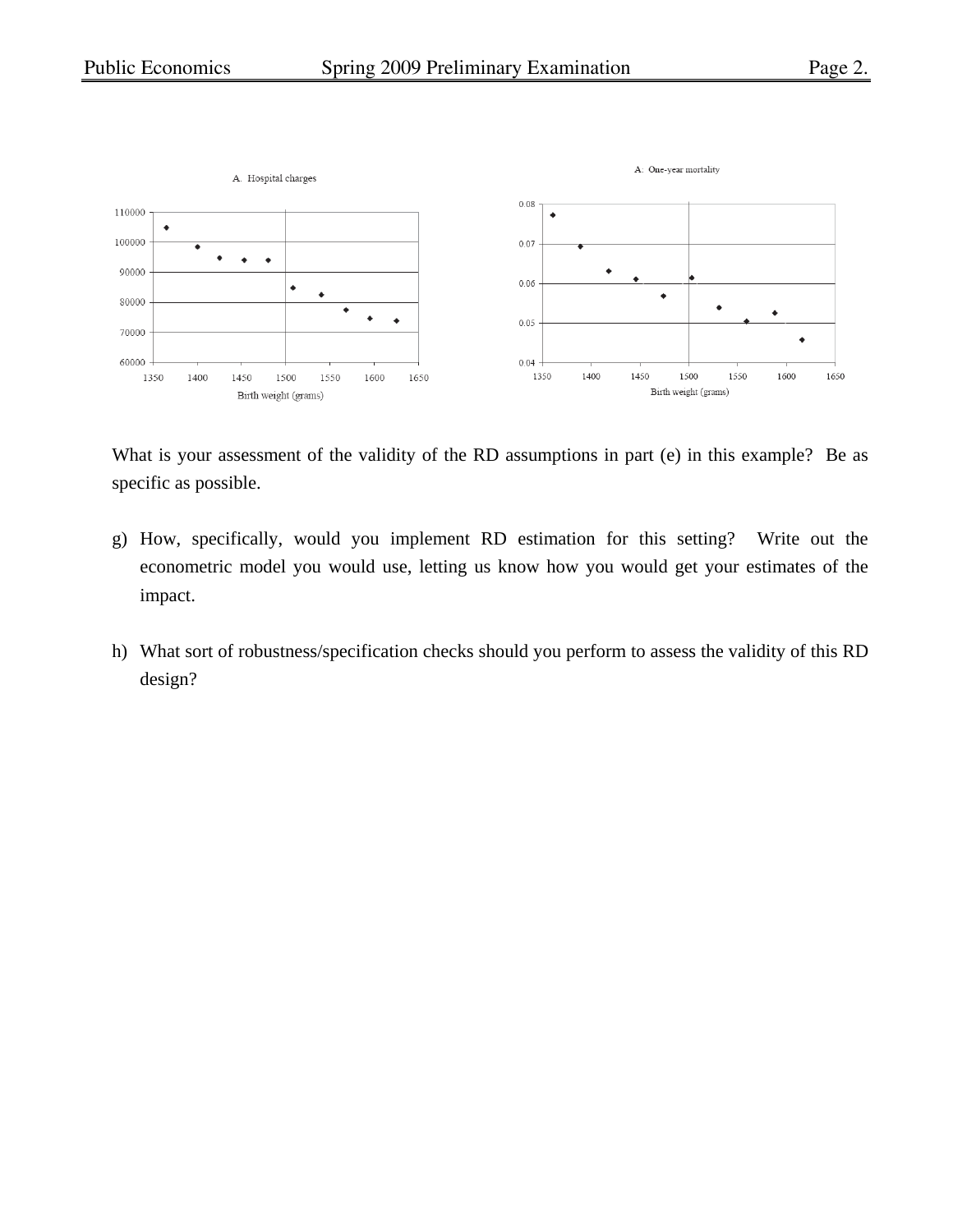2) Willingness to Pay for Pollution Control Under Income Uncertainty.

Suppose that a consumer's utility depends on income (c) and whether regional air quality is improved  $(\delta=1)$  or the air is left polluted  $(\delta=0)$ , according to the utility function

$$
u(c,\delta) = c^{.5} + \delta.
$$

Note that for a given air quality level the consumer is risk averse, but that the marginal utility derived from air quality improvement is the same regardless of income. The consumer's exogenous income is uncertain: it is  $e_1$  with probability  $p_1$  and  $e_2$  with probability  $p_2$ . Although  $e_1 \leq e_2$ , the utility *function* is the same in both states.

- a) Write down an equation which defines the willingness-to-pay locus in  $(\gamma_1, \gamma_2)$  space.
- b) Use the implicit function theorem to find the slope of the willingness-to-pay locus, and determine whether it is concave or convex. Then illustrate the locus in a figure having  $\gamma_1$  on the horizontal axis and  $\gamma_2$  on the vertical axis.
- c) Write down an equation for the line of the points having an expected value equal to a constant A.
- d) Taking A=OP (the option price), prove that the willingness-to-pay locus at the 45° line is *steeper* than is the locus of points with expected value equal to OP. Then illustrate the locus of points with expected value OP in your figure.
- e) Give an intuitive interpretation of your result in part (d).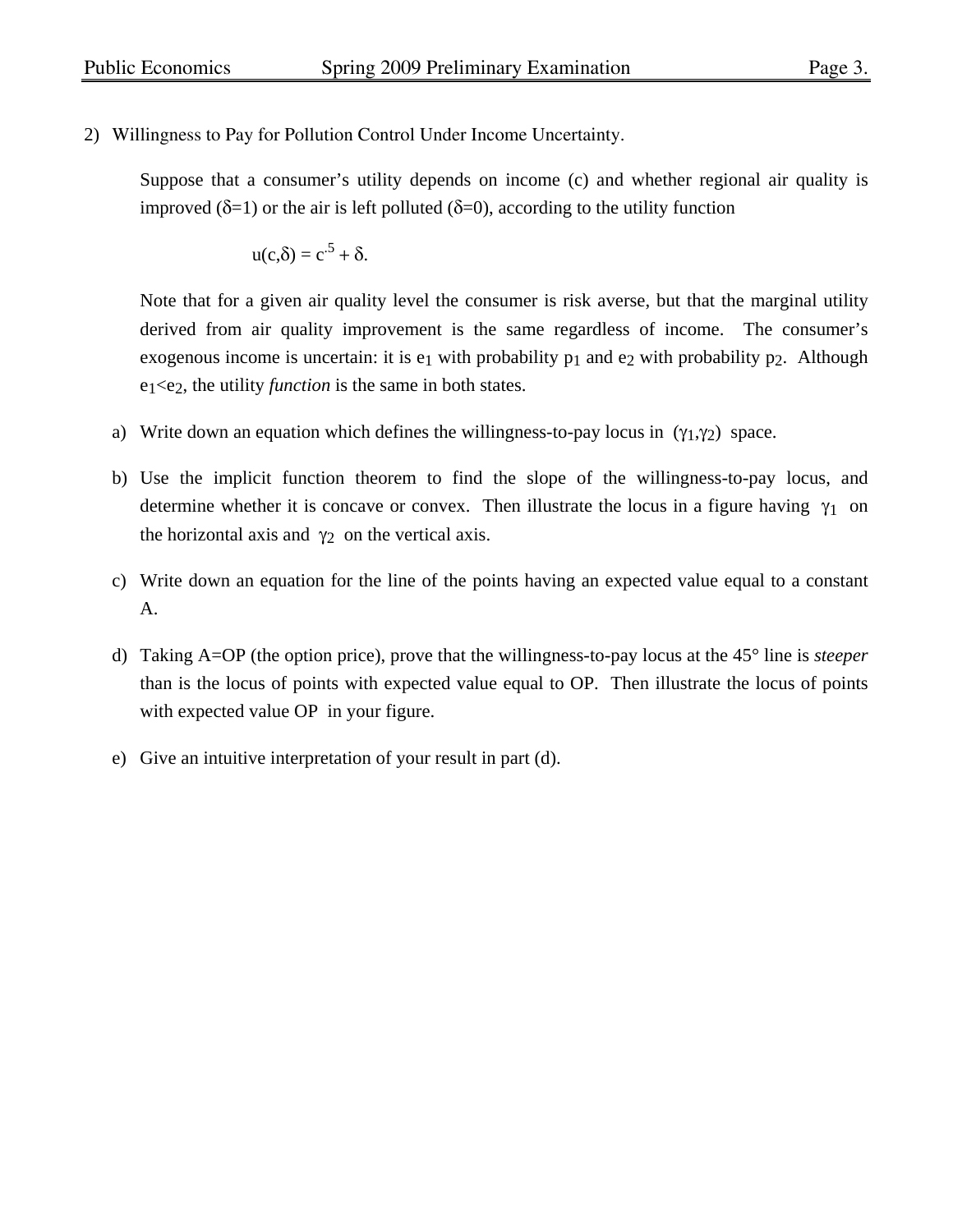- 3) In recent years, the most significant policy change affecting low skilled single women with children is the expansion of the Earned Income Tax Credit and the contraction of welfare. This question explores issues around these two programs.
	- a) How would you expect the expansion of the EITC and the contraction of welfare (AFDC/TANF) to affect the labor supply of single women with children? A complete answer to this question must include: budget constraints showing how EITC and welfare (AFDC/TANF) affect income/leisure opportunities, a discussion of the labor supply effects of the programs referring to income and substitution effects, and a discussion of intensive and extensive labor supply predictions.
	- b) What about low income married women with children? How do these two programs affect the labor supply of this group? To answer this question, assume that married couples are categorically eligible for TANF (e.g. they can receive benefits just as single women with children do as long as they are income eligible). Further, if desired you can assume women are secondary earners and that the labor supply decisions of the married couples obey the secondary earner labor supply model.
	- c) Turning to the empirics of studying the EITC program, suppose you are interested in estimating the impact of the EITC on the employment decisions of single women with children. You assemble 20 years of the CPS, covering 1985 to 2004. This period include three federal EITC expansions (1986, 1990 and 1993) as well as a period of tremendous expansion in State EITC programs. You regress employment (EMP, a 0/1 variable) on the maximum EITC credit (MAXCREDIT) the woman is eligible for given the year, her state of residence, and her number of children. What fixed effects should you control for in this model? What fixed effects can you NOT control for given this research design? What is the identification assumption in this research design?
	- d) How might you improve on this research design?
	- e) Suppose you (somehow!) obtain an unbiased estimate of the coefficient on MAXCREDIT. How would you use this parameter to obtain an estimate of the elasticity of participation (employment) with respect to income or wages?
	- f) Now, you take the model outlined in (c ) and use it to estimate the impacts on the intensive margin by replacing the dependent variable with the number of hours worked. You limit the sample to working women. Aside from the issues discussed above in (c ) and (d), discuss the merits of this research design. What if, conditional on working, hours of work were fixed for each woman (but could vary across women). What would the "true" intensive margin labor